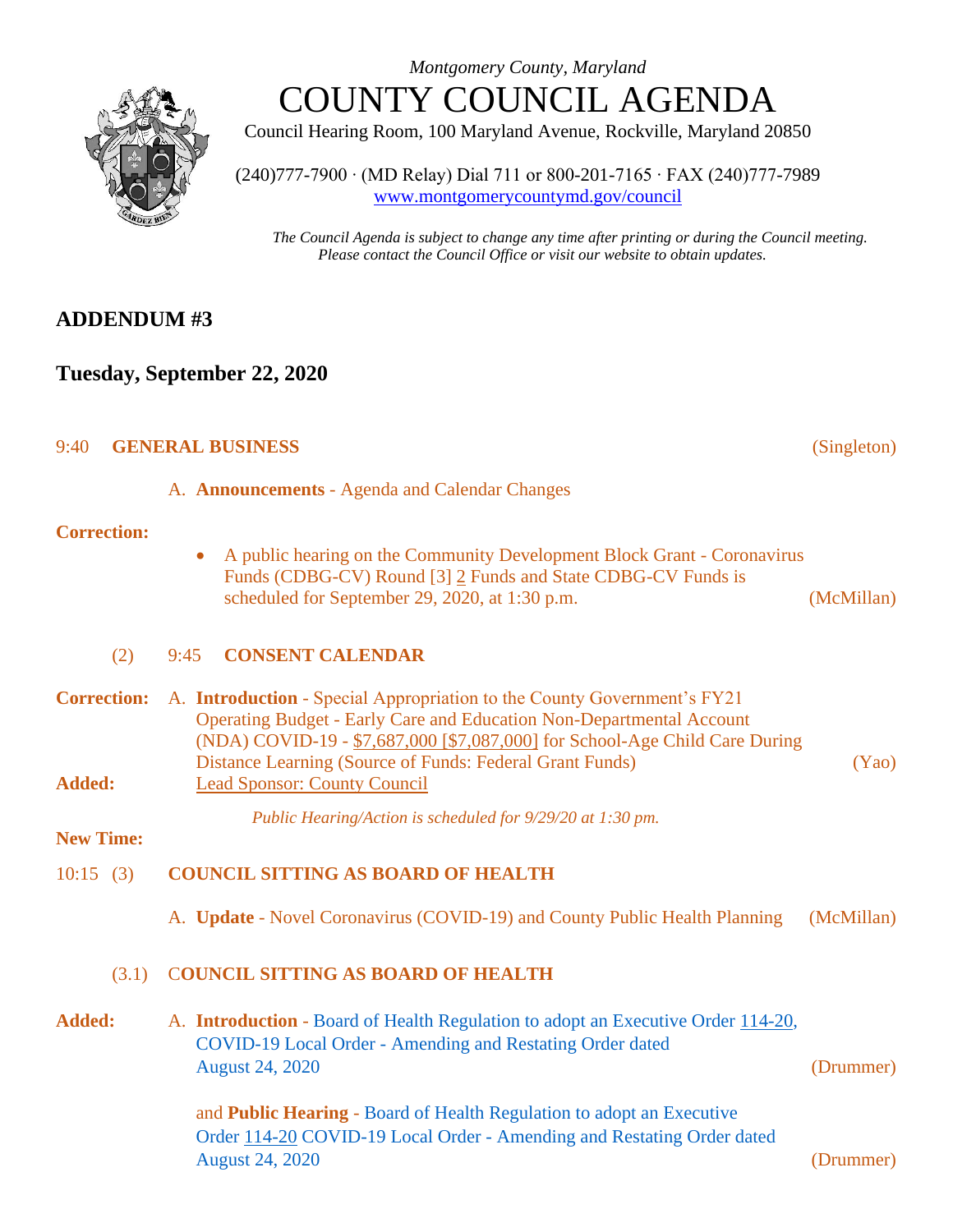Added: (3.2) **INTRODUCTION/ACTION** - [Resolution to approve an Executive Order](https://www.montgomerycountymd.gov/council/Resources/Files/agenda/col/2020/20200922/20200922_3-1A-3-2.pdf) 114-20, COVID-19 Local Order - [Amending and Restating Order dated August 24, 2020](https://www.montgomerycountymd.gov/council/Resources/Files/agenda/col/2020/20200922/20200922_3-1A-3-2.pdf) as the County [Council](https://www.montgomerycountymd.gov/council/Resources/Files/agenda/col/2020/20200922/20200922_3-1A-3-2.pdf) (Drummer)

### **Added: COUNCIL SITTING AS BOARD OF HEALTH** *(continued)*

(3.1) B. **Action** - Resolution to adopt an Executive Order [114-20, Amending and Restating Order](https://www.montgomerycountymd.gov/council/Resources/Files/agenda/col/2020/20200922/20200922_3-1A-3-2.pdf)  dated August 24, 2020 as a Board of Health Regulation (Drummer)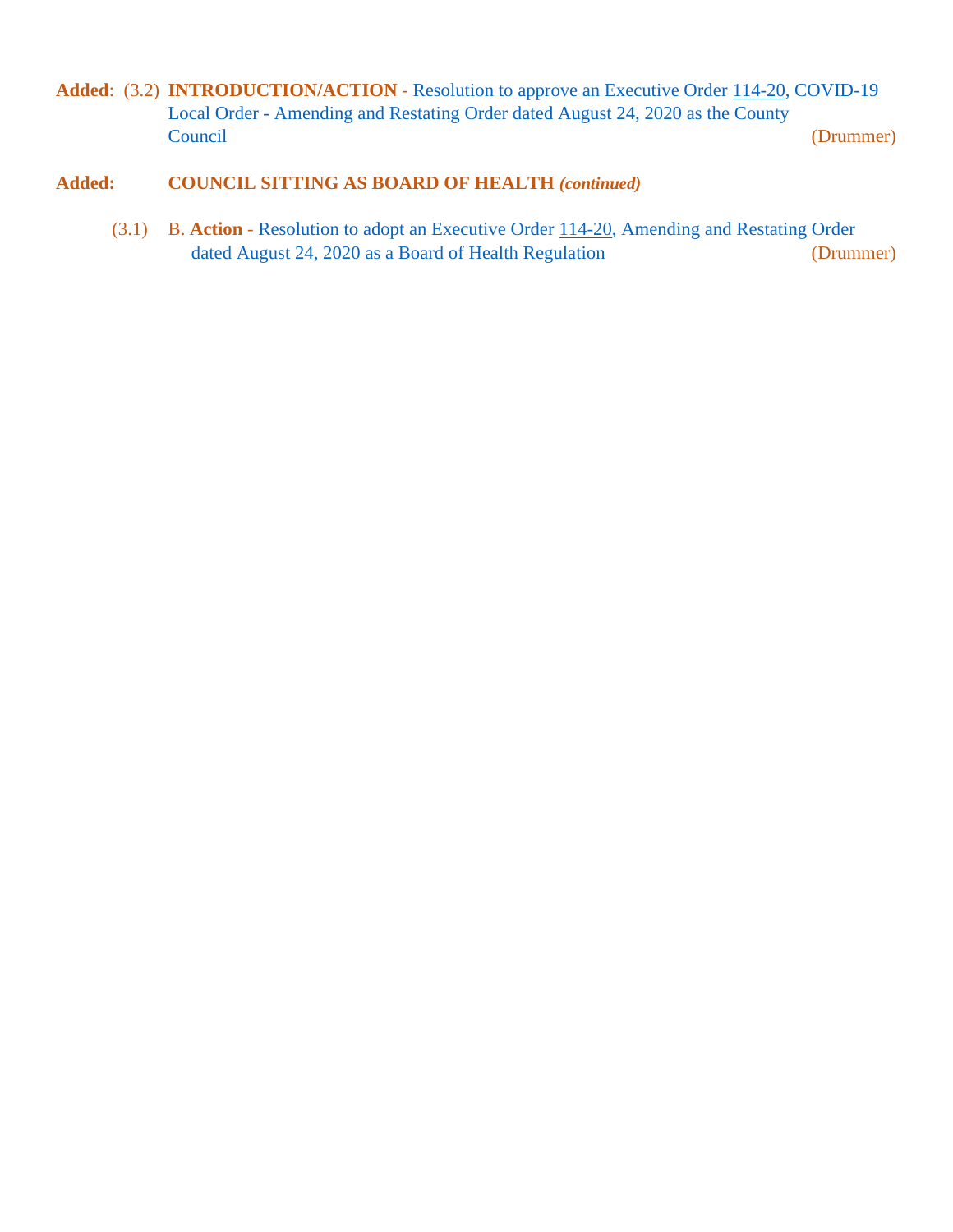

*Montgomery County, Maryland* COUNTY COUNCIL AGENDA

Council Hearing Room, 100 Maryland Avenue, Rockville, Maryland 20850

(240)777-7900 ∙ (MD Relay) Dial 711 or 800-201-7165 ∙ FAX (240)777-7989 [www.montgomerycountymd.gov/council](file:///C:/Documents%20and%20Settings/hernas01/Local%20Settings/Temporary%20Internet%20Files/Local%20Settings/Temporary%20Internet%20Files/OLK178/www.montgomerycountymd.gov/council)

*The Council Agenda is subject to change any time after printing or during the Council meeting. Please contact the Council Office or visit our website to obtain updates.*

## **Tuesday, September 22, 2020**

### 9:30 **PRESENTATIONS**

- A. Proclamation recognizing Direct Support Professional Recognition Week by Councilmember Albornoz and County Executive Elrich
- B. Proclamation recognizing National Adult Education and Family Literacy Week by Councilmember Jawando

#### 9:40 **GENERAL BUSINESS** (Singleton)

- A. **Announcements** Agenda and Calendar Changes
	- A public hearing on WSSC Water's FY21 Spending Control Limits is scheduled for September 29, 2020, at 1:30 p.m. (Levchenko)
	- A public hearing on the Community Development Block Grant Coronavirus Funds (CDBG-CV) Round [3] 2 Funds and State CDBG-CV Funds is scheduled for September 29, 2020, at 1:30 p.m. (McMillan)
- (1) B. **Acknowledgement**  Receipt of Petitions
	- C. **Action** Approval of Minutes: May 6, 7, 11, 12, 13, 14, 15, and 19, 2020; and May 7, 2020 Bi-County Meeting

#### (2) 9:45 **CONSENT CALENDAR**

- **A. Introduction** [Special Appropriation to the County Government's FY21 Operating](https://www.montgomerycountymd.gov/council/Resources/Files/agenda/col/2020/20200922/20200922_2A.pdf)  Budget - [Early Care and Education Non-Departmental Account \(NDA\) COVID-19 -](https://www.montgomerycountymd.gov/council/Resources/Files/agenda/col/2020/20200922/20200922_2A.pdf) \$7,687,000 [for School-Age Child Care During](https://www.montgomerycountymd.gov/council/Resources/Files/agenda/col/2020/20200922/20200922_2A.pdf) Distance Learning *(*Source of Funds: [Federal Grant Funds\)](https://www.montgomerycountymd.gov/council/Resources/Files/agenda/col/2020/20200922/20200922_2A.pdf) (Yao) Lead Sponsor: County Council *Public Hearing/Action is scheduled for 9/29/20 at 1:30 pm.*
- B. **Action** [Confirmation of County Executive appointments](https://www.montgomerycountymd.gov/council/Resources/Files/agenda/col/2020/20200922/20200922_2B-2D.pdf) to the Pedestrian, [Bicycle and Traffic Safety Advisory Committee: Sonia Moore-Williams,](https://www.montgomerycountymd.gov/council/Resources/Files/agenda/col/2020/20200922/20200922_2B-2D.pdf)  [Sanjida Rangwala, Heidi Coleman](https://www.montgomerycountymd.gov/council/Resources/Files/agenda/col/2020/20200922/20200922_2B-2D.pdf) (Medrano-Rivera)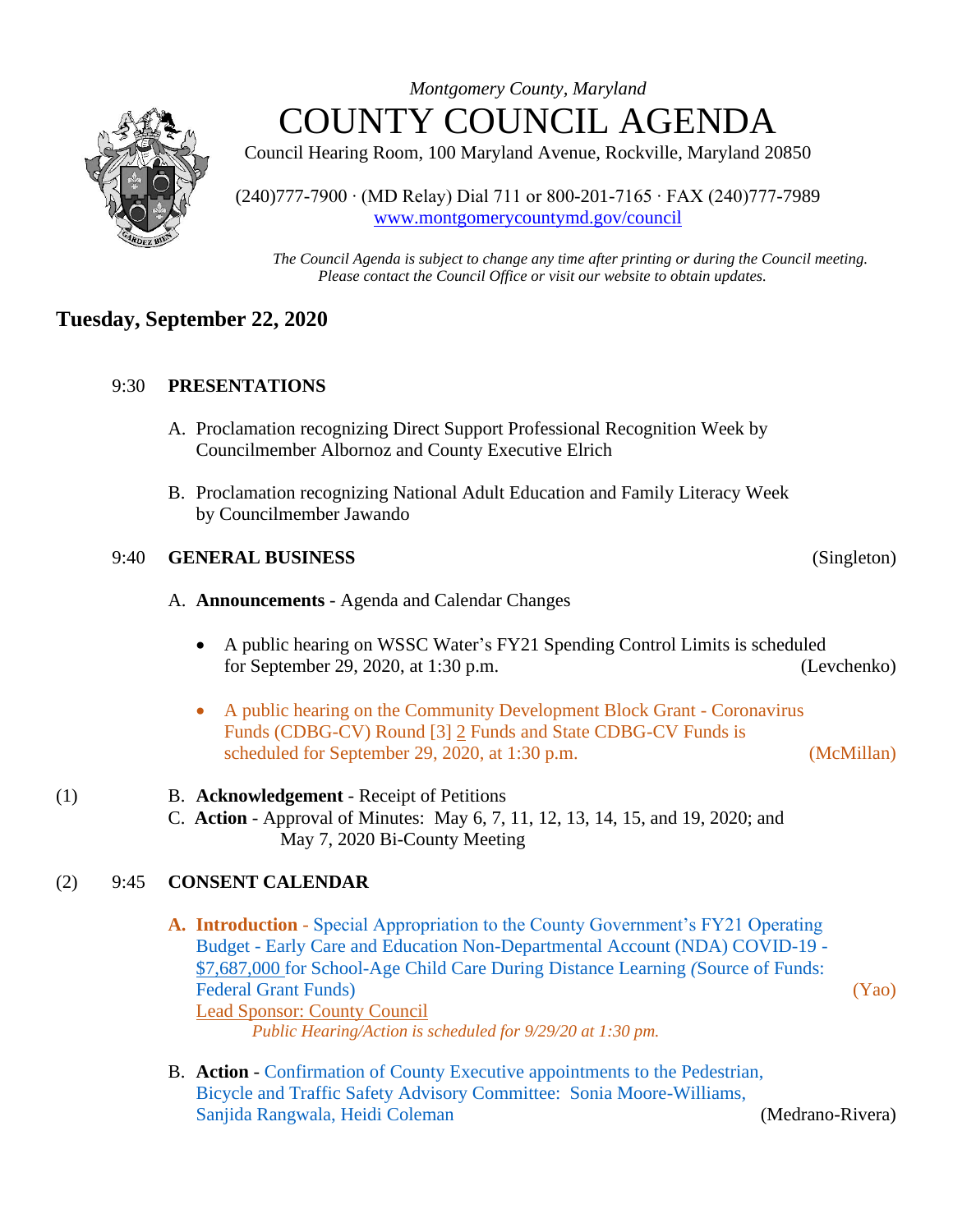# (2) 9:45 **CONSENT CALENDAR** *(continued)*

|                  | C. Action - Confirmation of County Executive appointments to the Board of<br>Registration for Building Contractors: Lee Boyle, Kunal Sakhuja                                                                                                                                                                                               | (Medrano-Rivera) |
|------------------|--------------------------------------------------------------------------------------------------------------------------------------------------------------------------------------------------------------------------------------------------------------------------------------------------------------------------------------------|------------------|
|                  | D. Action - Confirmation of County Executive appointments to the Strathmore Hall<br>Foundation Board of Directors: Joseph Judge, William Kirwan                                                                                                                                                                                            | (Medrano-Rivera) |
|                  | E. Introduction - Supplemental Appropriation to the County Government's FY21<br>Operating Budget, Montgomery County Fire and Rescue Service - \$273,482 for<br>FY19 Assistance to Firefighters Grant (Source of Funds: Federal Grant)<br>Public Hearing/Action is scheduled for 10/6/20 at 1:30 p.m.                                       | (Farag)          |
|                  | F. Introduction - Supplemental Appropriation to the County Government's FY21<br>Operating Budget, Department of Health and Human Services - \$864,029 to<br><b>Increase Somatic and Mental Health Services at Montgomery County Public</b><br>Schools (Source of Funds: State Aid)<br>Public Hearing is scheduled for 10/6/20 at 1:30 p.m. | (Yao)            |
|                  | G. Action - Resolution to Extend Time for Council action to December 31, 2020,<br>on Planning Board Regulation - Proposed 2018-2020 Changes to Forest<br><b>Conservation Trees Regulation</b>                                                                                                                                              | (Mihill)         |
| <b>New Time:</b> |                                                                                                                                                                                                                                                                                                                                            |                  |
| 10:15(3)         | <b>COUNCIL SITTING AS BOARD OF HEALTH</b>                                                                                                                                                                                                                                                                                                  |                  |
|                  | A. Update - Novel Coronavirus (COVID-19) and County Public Health Planning                                                                                                                                                                                                                                                                 | (McMillan)       |
| (3.1)            | <b>COUNCIL SITTING AS BOARD OF HEALTH</b>                                                                                                                                                                                                                                                                                                  |                  |
| <b>Added:</b>    | A. <b>Introduction</b> - Board of Health Regulation to adopt an Executive Order<br>114-20, COVID-19 Local Order - Amending and Restating Order dated<br><b>August 24, 2020</b>                                                                                                                                                             | (Drummer)        |
|                  | and <b>Public Hearing</b> - Board of Health Regulation to adopt an Executive<br>Order 114-20 COVID-19 Local Order - Amending and Restating Order dated<br><b>August 24, 2020</b>                                                                                                                                                           | (Drummer)        |
|                  | <b>Added:</b> (3.2) <b>INTRODUCTION/ACTION</b> - Resolution to approve an Executive Order 114-20, COVID-19                                                                                                                                                                                                                                 |                  |
|                  | Local Order - Amending and Restating Order dated August 24, 2020 as the County<br>Council                                                                                                                                                                                                                                                  | (Drummer)        |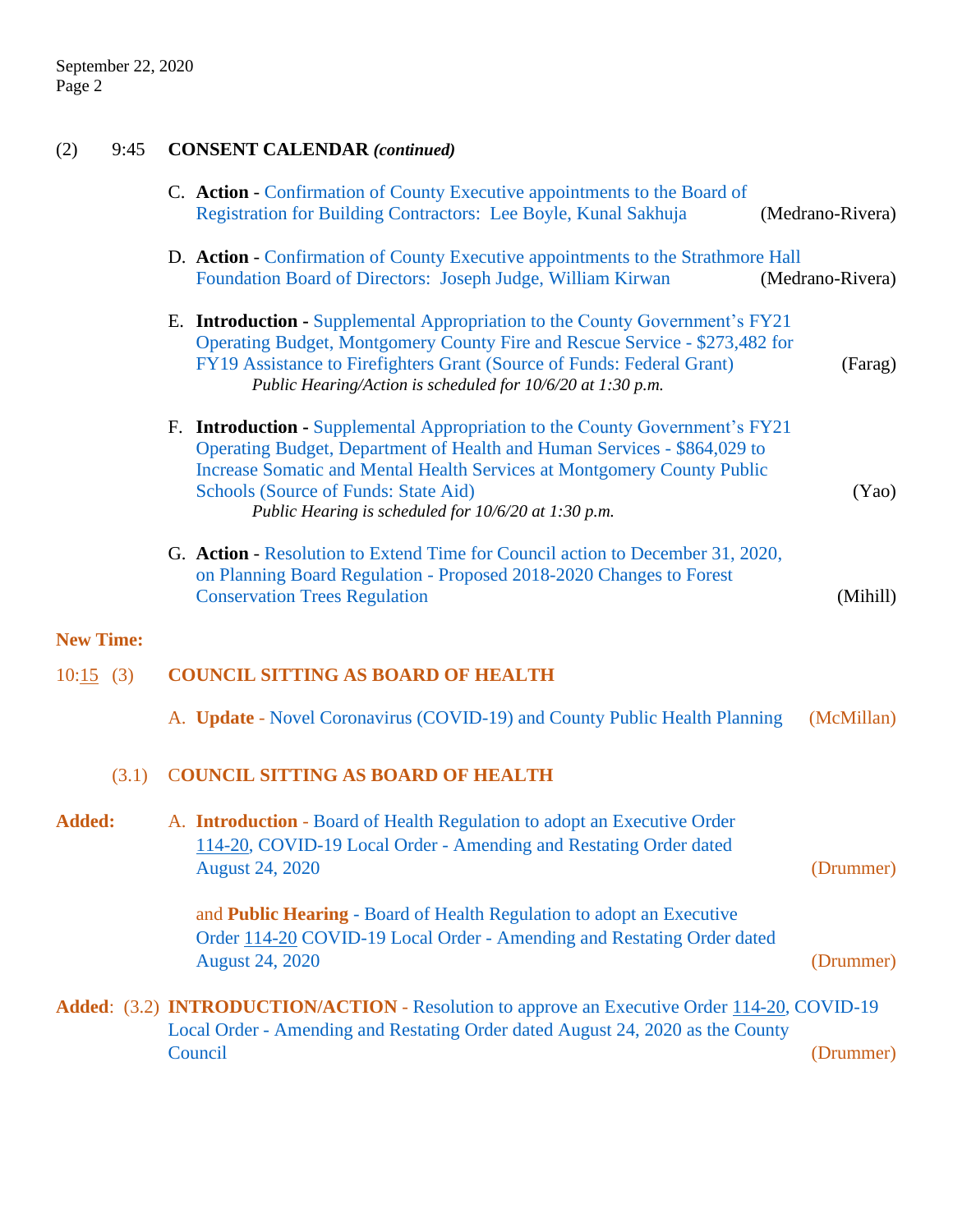#### **Added: COUNCIL SITTING AS BOARD OF HEALTH** *(continued)*

(3.1) B. **Action** - [Resolution to adopt an Executive Order 114-20, Amending and Restating Order](https://www.montgomerycountymd.gov/council/Resources/Files/agenda/col/2020/20200922/20200922_3-1A-3-2.pdf)   [dated August 24, 2020 as a Board of Health Regulation](https://www.montgomerycountymd.gov/council/Resources/Files/agenda/col/2020/20200922/20200922_3-1A-3-2.pdf) (Drummer)

#### **RECESS**

- (4) 1:30 **PUBLIC HEARING - Expedited Bill 36-20**[, Forest Conservation -](https://www.montgomerycountymd.gov/council/Resources/Files/agenda/col/2020/20200922/20200922_4.pdf) Amendments (Mihill) *T&E Committee worksession is tentatively scheduled for 10/7/20.*
- (5) 1:30 **PUBLIC HEARING - Expedited Bill 40-20**, [Uniform Trader's License Fee](https://www.montgomerycountymd.gov/council/Resources/Files/agenda/col/2020/20200922/20200922_5.pdf) (Wellons) *GO Committee worksession is tentatively scheduled for 9/22/20.*
- (6) 1:30 **PUBLIC HEARING Expedited Bill 34-20**, Police [Disciplinary Procedures -](https://www.montgomerycountymd.gov/council/Resources/Files/agenda/col/2020/20200922/20200922_6.pdf) Police Labor Relations - [Duty to Bargain -](https://www.montgomerycountymd.gov/council/Resources/Files/agenda/col/2020/20200922/20200922_6.pdf) Amendments (*rescheduled from 9/15/20)* (Drummer) *PS Committee worksession is tentatively scheduled for 10/1/20.*
- (7) 2:30 **INTERVIEW** [County Executive's appointee as Chief Administrative Officer:](https://www.montgomerycountymd.gov/council/Resources/Files/agenda/col/2020/20200922/20200922_7.pdf)  [Richard Madaleno](https://www.montgomerycountymd.gov/council/Resources/Files/agenda/col/2020/20200922/20200922_7.pdf) (Singleton)

#### **ADJOURN**

*This meeting will be televised live on CCM Channels Comcast HD 996 and SD 6, RCN HD 1056 and SD 6, and Verizon 30 and repeated 9/25/20 at 9:00 pm.*

*This meeting will also be live streamed on Facebook (@MontgomeryCountyMDCouncil) and YouTube(@MoCoCouncilMD)*

3:00 Government Operations & Fiscal Policy (GO) and Audit Committees *(immediately following Council session)*

**The following appointments were received from the County Executive and are tentatively scheduled for confirmation on September 29, 2020.**

Domestic Violence Coordinating Council: Michelle Maxberry, Amy Palumbo, Maura Lynch, Vikhyana Gonzalez Glen Echo Park Partnership, Inc. Board of Directors: David Greenbaum, Ronda Keys, Samir Paul Advisory Board for Montgomery Cares Program: Kathleen Emami, Ashok Kapur, Langston Smith, Diana Saladini, Katherine Deerkoski, Sharron Holquin Rustic Roads Advisory Committee: N. Anne Davies, Laura Van Etten